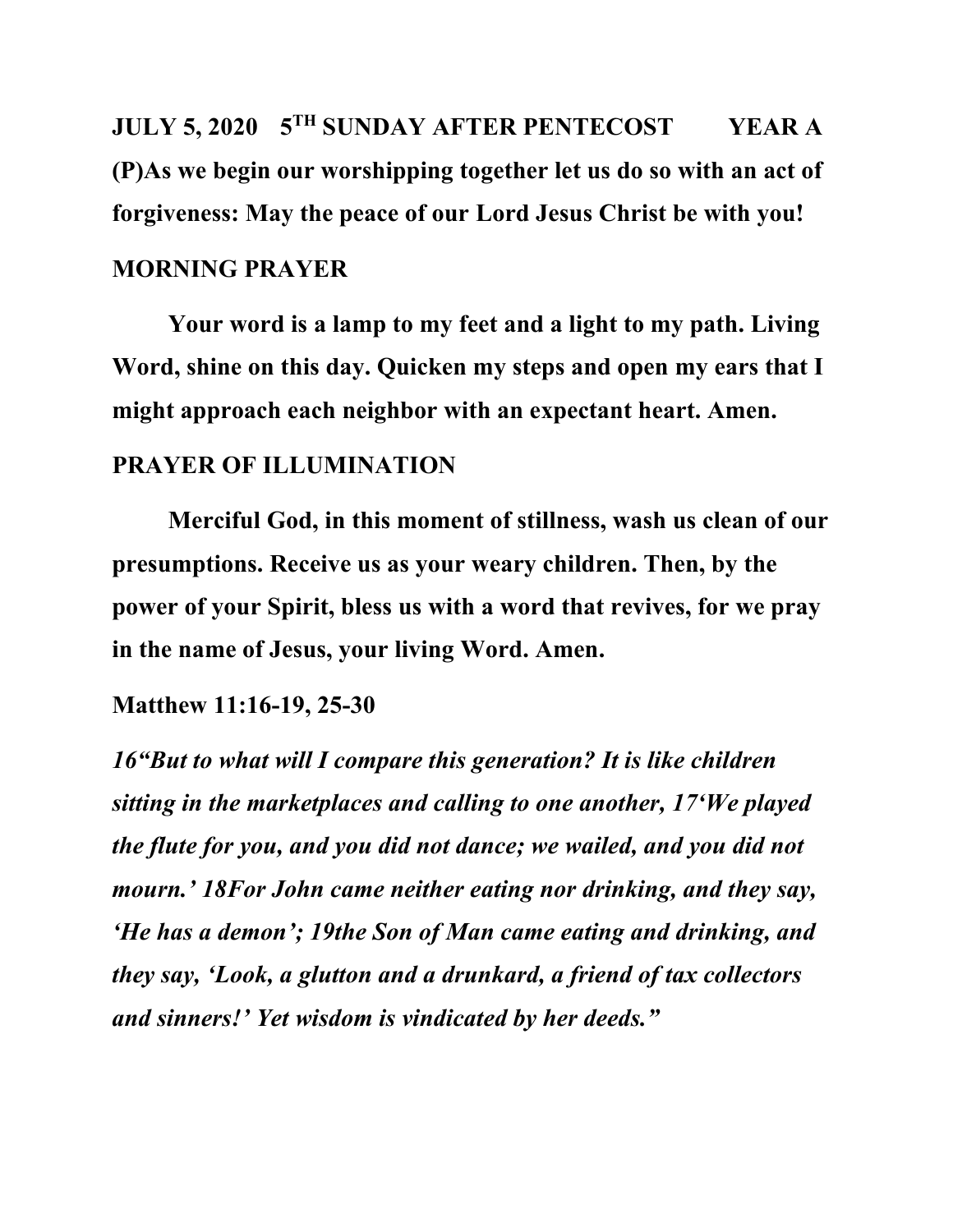*25At that time Jesus said, "I thank you, Father, Lord of heaven and earth, because you have hidden these things from the wise and the intelligent and have revealed them to infants; 26yes, Father, for such was your gracious will. 27All things have been handed over to me by my Father; and no one knows the Son except the Father, and no one knows the Father except the Son and anyone to whom the Son chooses to reveal him. 28"Come to me, all you that are weary and are carrying heavy burdens, and I will give you rest. 29Take my yoke upon you and learn from me; for I am gentle and humble in heart, and you will find rest for your souls. 30For my yoke is easy, and my burden is light."*

This is the word of the Lord.

#### **Thanks be to God.**

#### **Sermon Pastor Karen**

**"The Accent Sorrowful Rebuke, Authority and Compassion"**

**John came, living in the desert, fasting and despising food, isolated from the society of others; and they said of him: 'The man is mad to cut himself off from human society and human pleasures like that.' Jesus came, mixing with all kinds of people, sharing in their sorrows and their joys, Keeping company with them in their times of joy; and they said of him: 'He is a socialite; he is a partygoer; he is the friend of outsiders with whom no decent person would have anything to do.' They called John's self-denial madness;**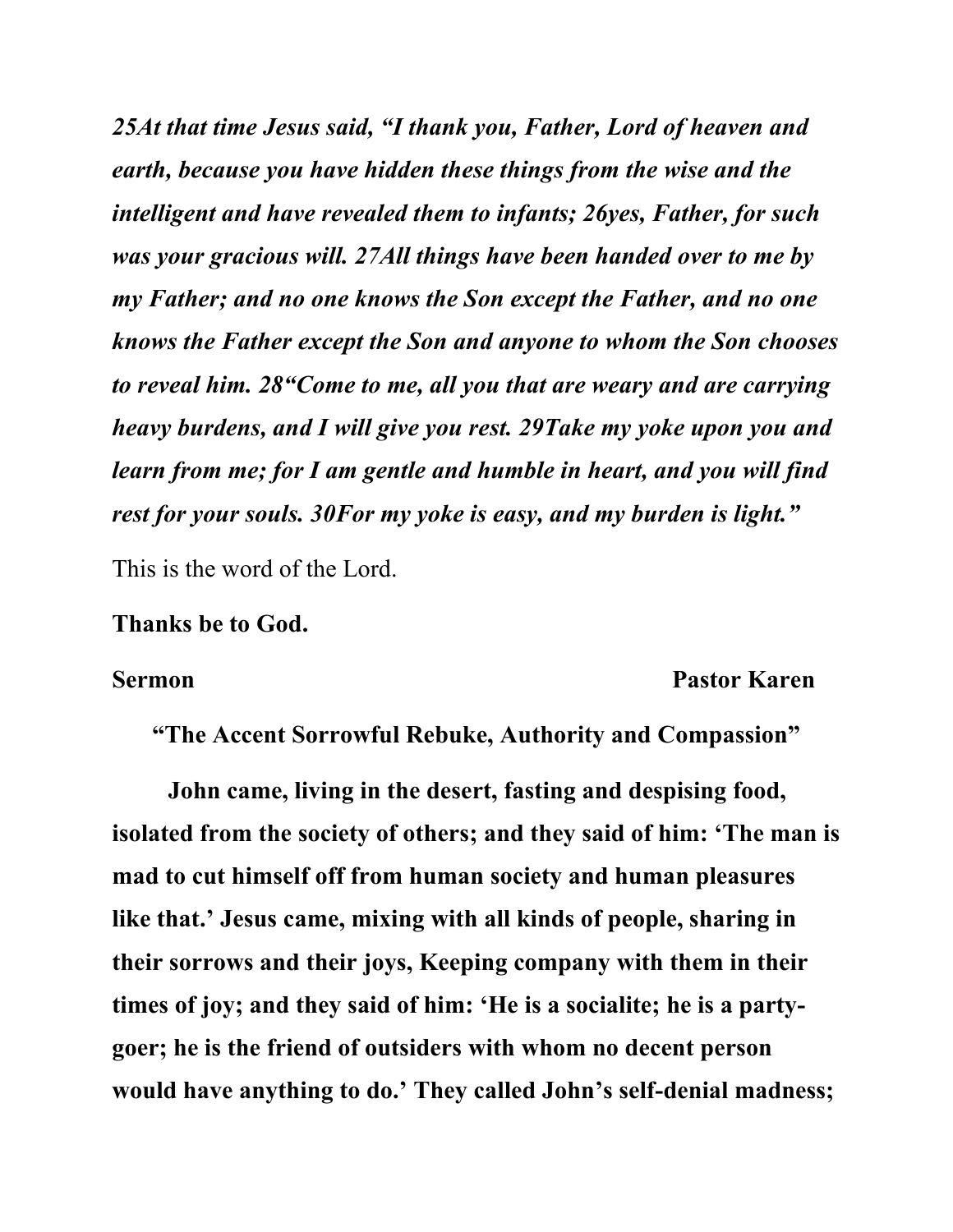**and they called Jesus' sociability laxness of morals. They could find grounds for criticism either way. (2)**

**John, who so clearly recognized who Jesus was when he baptized him, is now having doubts. Who can blame him? The great judgment John announced has not materialized, the corrupt are still in power, and John is languishing in Herod's prison.**

**Jesus tells John's disciples to tell John what they have heard and seen -- the blind receiving sight, the lame walking, the lepers cleansed, the deaf hearing, the dead raised, and the poor receiving good news (11:5). Although not the mighty judgment John envisioned, these are surely signs of God's kingdom drawing near.**

**The parable depicts a generation that cannot come to grips with either John or Jesus. Children pipe happy songs and their friends refuse to dance; they play mournful tunes and their friends refuse to weep. The friends are totally unresponsive. They apparently have no intention of joining in the music. John came as a sober figure, a teetotaler who ate a strange diet, and he was labeled demon possessed. Jesus came as a convivial character, eating and drinking with all sorts of people, and he was dismissed as a glutton and a drunkard. (1)**

**"This generation" has been given every opportunity to hear, but they refuse. Take the cities where Jesus has done many mighty**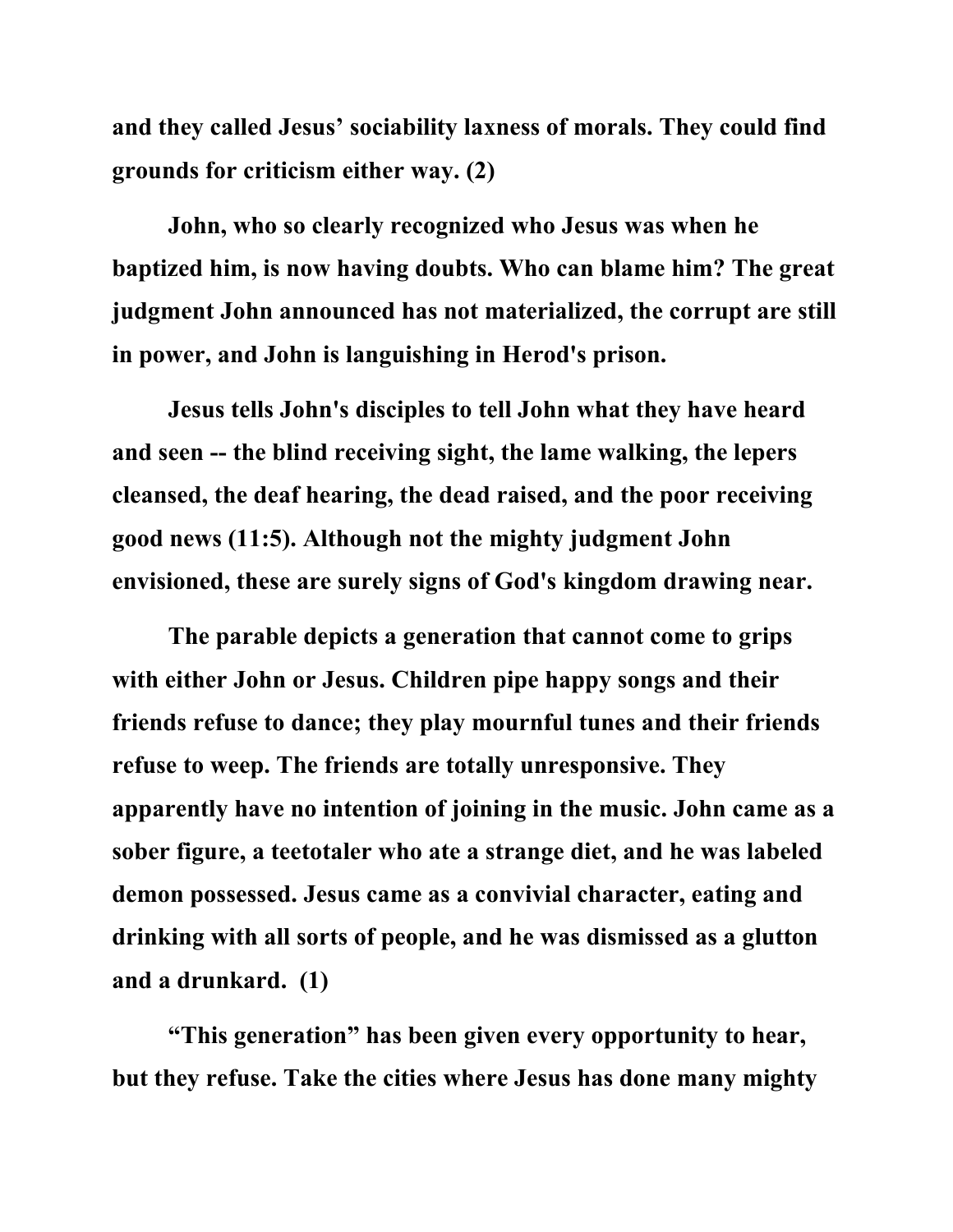**works. Citizens have more than enough evidence to discern who he is. But instead of being moved by what they see, the citizens have remained blasé. Their resistance leaves them in a worse state than the pagan cities of Tyre, Sidon, and Sodom.**

**After John's disciples leave, Jesus speaks to the crowds about John the Baptist with words of high praise. No one who has ever lived is greater than John the Baptist, Jesus says (11:11); "Truly I tell you, among those born of women no one has arisen greater than John the Baptist; yet the least in the kingdom of heaven is greater than he." He is the fulfillment of prophecy, the Elijah sent by God to prepare the way for the Messiah (11:12-14); "From the days of John the Baptist until now the kingdom of heaven has suffered violence, and the violent take it by force. 13For all the prophets and the law prophesied until John came; 14and if you are willing to accept it, he is Elijah who is to come." He stood on the threshold of the kingdom. Yet now the kingdom is breaking in through Jesus, and even the least in the kingdom of heaven is greater than John. (1)**

**The problem with this generation, Jesus says, is that they listen neither to John nor to Jesus. John's austere lifestyle led people to accuse him of having a demon, while Jesus' habit of eating and drinking with sinners earned him a bad reputation. This generation finds reason to take offense at both John and Jesus and thus to evade the call of both. They are like children in the marketplace who**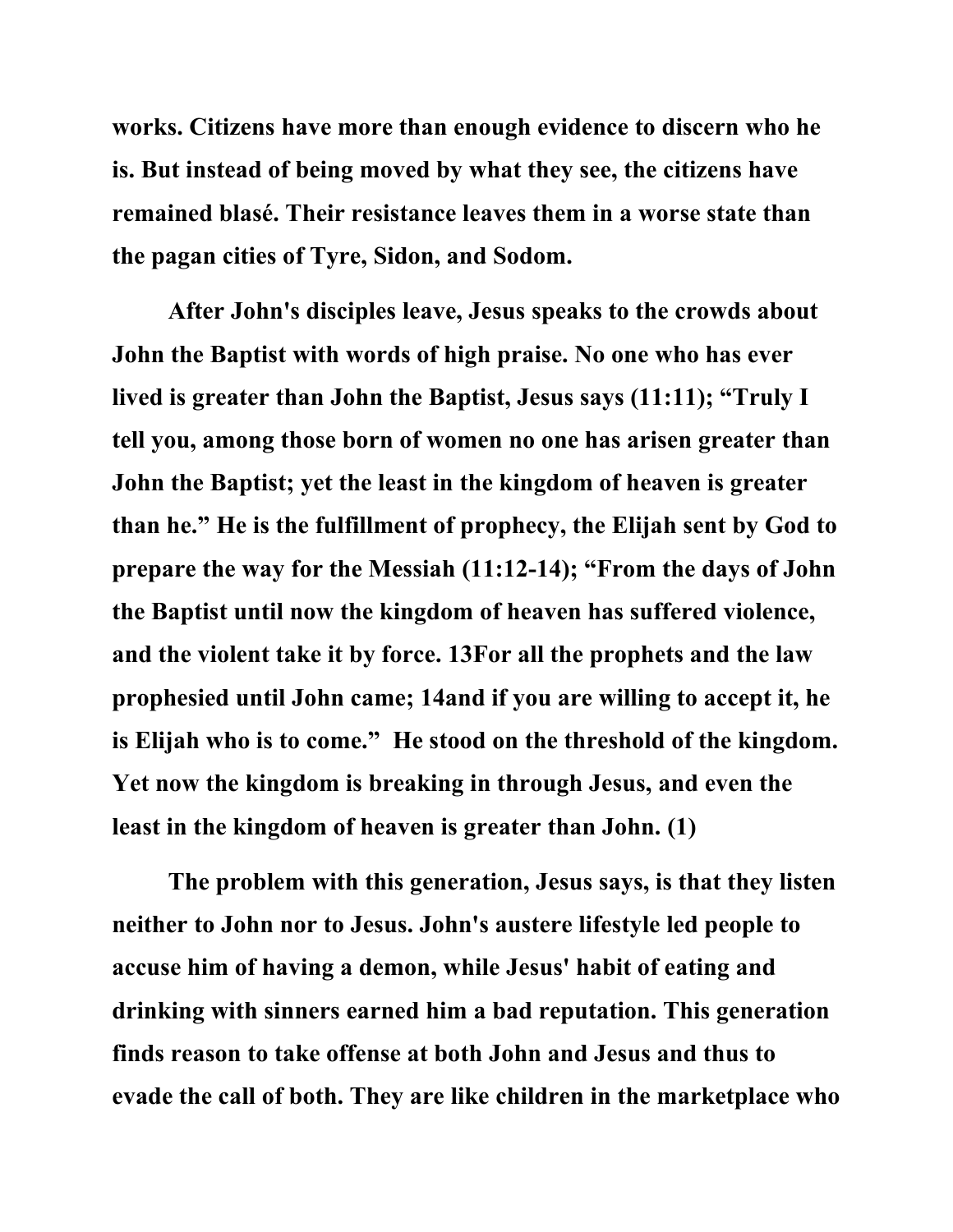**cannot decide whether they want to play wedding games or funeral games and end up playing neither. (2)**

**"Yet wisdom is vindicated by her deeds," Jesus says. Jesus' own deeds give evidence that he embodies and reveals the wisdom of God, that he is "the one who is to come," the one who ushers in God's kingdom.**

**Skipping over the "woes" to unrepentant Galilean towns (11:20-24) At that time Jesus said; 'I thank you, Father, Lord of heaven and earth, that you have hidden these things from the wise and the clever, and have revealed them to babes. Even so, Father, for thus it was your will in your sight, All things have been delivered to me by my Father; and no one really knows the Son except the Father, and no one knows the Father except the Son, and he to whom the Son wishes to reveal his knowledge.' (1)**

**Jesus, who is questioned by John the Baptist and is rejected by the people from his own home territory, is only known by the Father. The verb "know" in both Old and New Testaments, of course means more than an act of intellectual perception; it includes the notions of choice and intimacy. The Father, in love, has "elected" the Son, and on the basis of this choice the Son "knows" the Father and can thus disclose the Father to whomever he chooses.**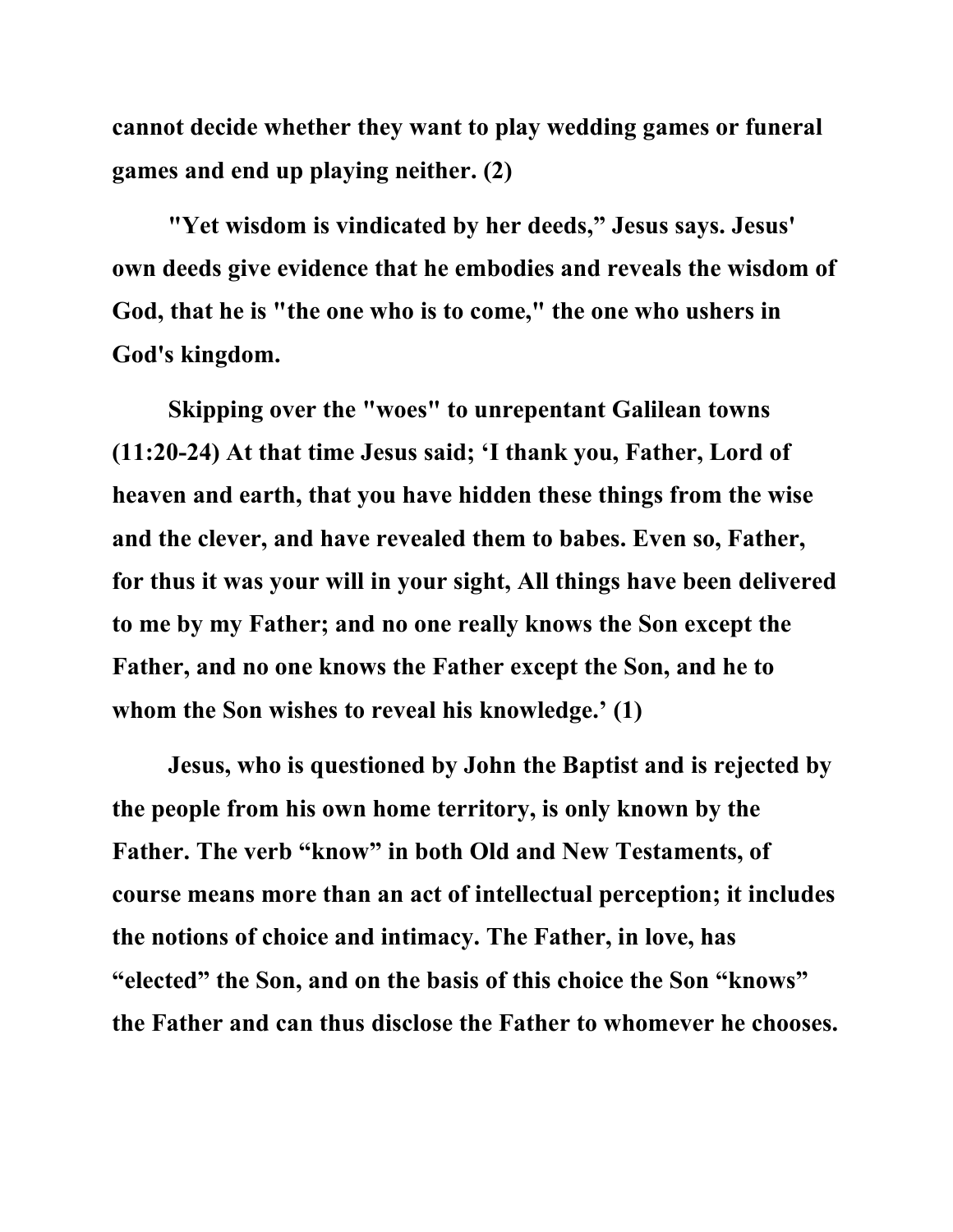**The exclusiveness of the relation of Father to Son reminds us that humans have no capacity of their own to fathom the knowledge of God. Neither the Father nor the Son is a genie to be controlled by human brilliance. God is known only as a gift of incredible grace. Even our efforts to know the Son only end up in images fashioned after ourselves. God simply eludes the human grasp. (2)**

**Now this is precisely why the "infants" assume the place of divine favor. They make no pretense to knowledge. Whatever they have is given them. They are those who do not judge God by some preconceived principle, those who do not find the crucified Christ either a stumbling block or foolishness (cf. 1 Cor. 1:18-23). The "infants" are those who let God be God on God's own terms. (1)**

**The invitation appropriately brings the passage to a climax. Rather than make demands or lay ponderous loads on followers, the text summons us to a discipleship that is easy and a burden that is light. The invited are, no less than the "infants," now described as "you that are weary and are carrying heavy burdens." Like the people of the street who are gathered at the last minute for the wedding feast (matt. 22:9-10), these folks find the welcome almost too good to be true.** 

**The offer is "rest," the divine Sabbath—not, however, to be construed as sheer passivity. In fact, the text is another call to**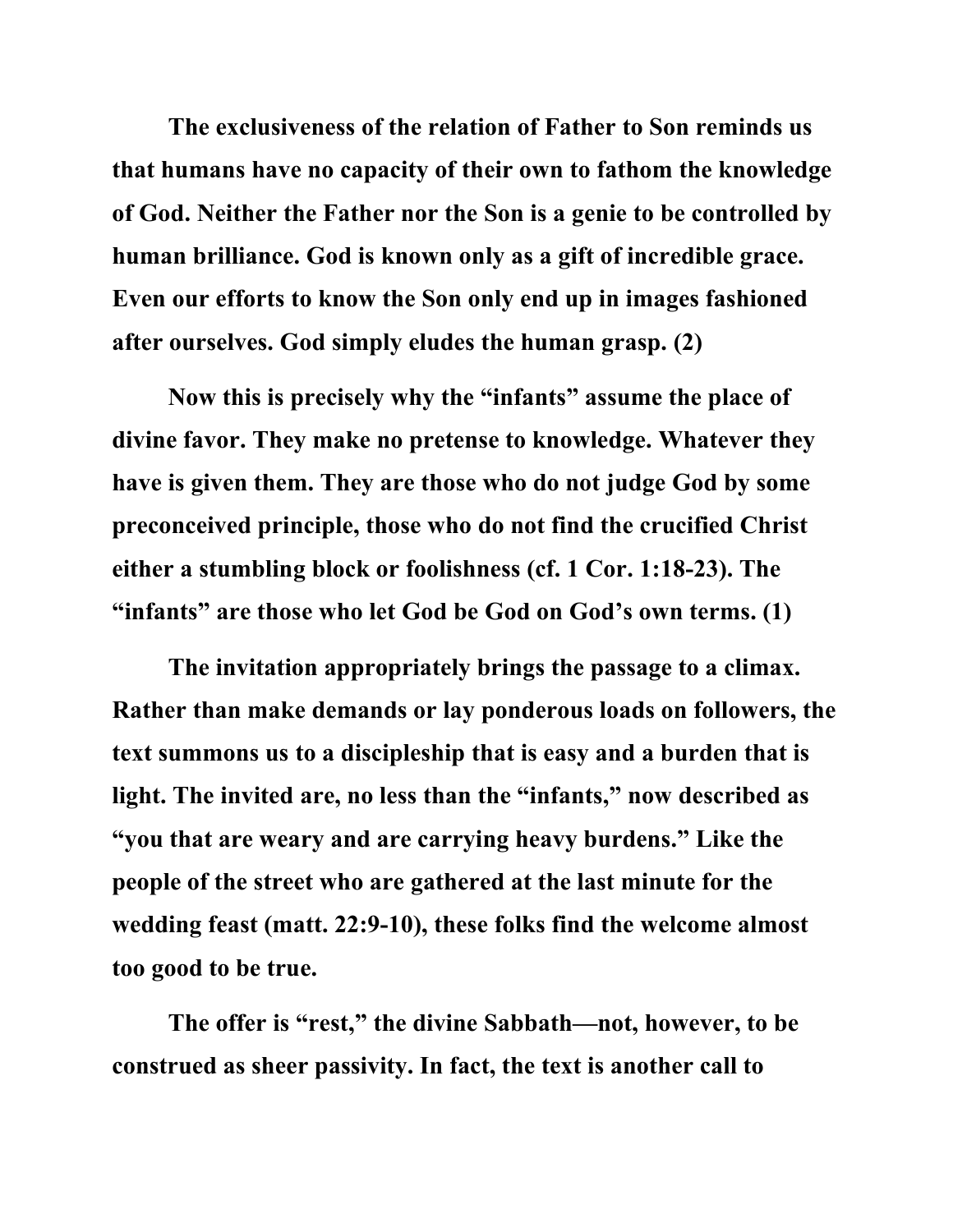**discipleship. The schooling, however, is distinguished by the fact that it is not obedience to a code of external rules, but loyalty to a leader. "Learn from me" (the verb sharing the same root as the noun "disciple"). Jesus says, "The weary are summoned to a new form of learning in which the teacher is "gentle" and "humble in heart." (1)**

**The warnings of the costliness of following Jesus and the possibility of conflict with the powers of the age, needs to be a reminder of the gracious Lord to be followed and the gentleness of his call.**

**The "infants," on the other hand, are not regarded as wise or important. They are the poor in spirit, the meek, the merciful, the persecuted, all whom Jesus calls blessed. They are the sick and the lame, the lepers and demon-possessed, the tax collectors and sinners, who come to Jesus for healing of body and spirit. It is God's gracious will to act in ways that confound human wisdom, and so these "infants" see what the wise cannot -- that Jesus is sent by the Father and reveals the Father.**

**Jesus' prayer then turns to invitation: "Come to me, all you that are weary and are carrying heavy burdens and I will give you rest" (11:28). Who are the ones laboring wearily and heavily burdened? It is the common people rather than their leaders. Later**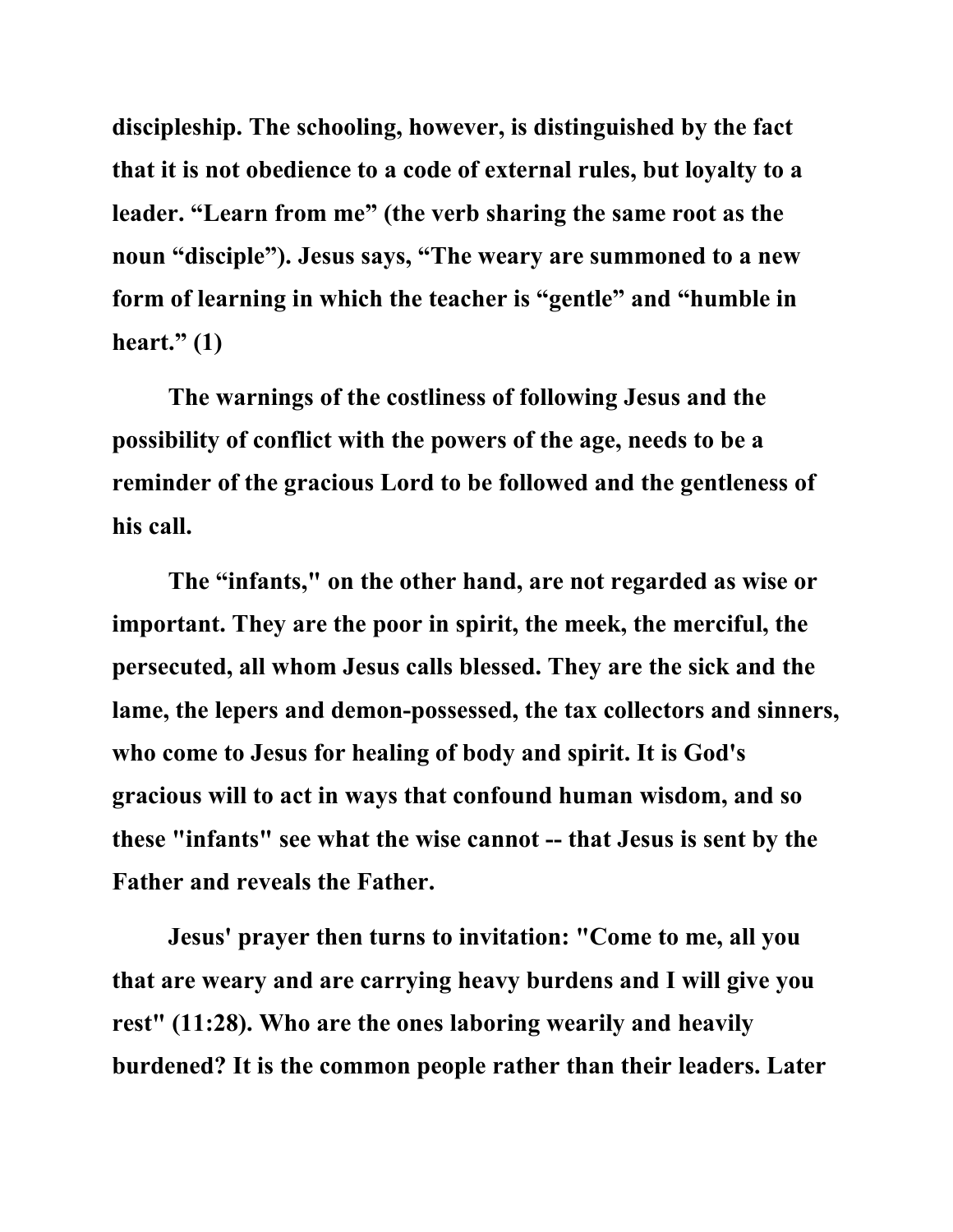**in Matthew, Jesus chastises the scribes and Pharisees because "they tie up heavy burdens hard to bear and lay them on the shoulders of others; but they themselves are unwilling to lift a finger to move them". The heavy burden they lay on the people is not the law; it is rather their particular interpretation and practice of the law. (2)**

**The religious leaders in Matthew's story are also complicit with the Roman rulers in maintaining the imperial system. The common people labor wearily under Roman occupation, in which the ruling elite secure wealth, status, and power at the expense of the lowly. Jesus rejects this social order as contrary to God's will: "You know that the rulers of the Gentiles lord it over them, and their great ones are tyrants over them. It will not be so among you; but whoever wishes to be great among you must be your servant, and whoever wishes to be first among you must be your slave; just as the Son of Man came not to be served but to serve, and to give his life a ransom for many" (20:25-28). (2)**

**To all those laboring under harsh religious and political systems, Jesus says, "Come to me... and I will give you rest." Rest in can refer to Sabbath rest, the rest of death, or rest from war when Israel's enemies have been subdued. Rest also functions as an image of salvation, of what will be when the world is finally ordered according to God's purposes and enjoys its full and complete**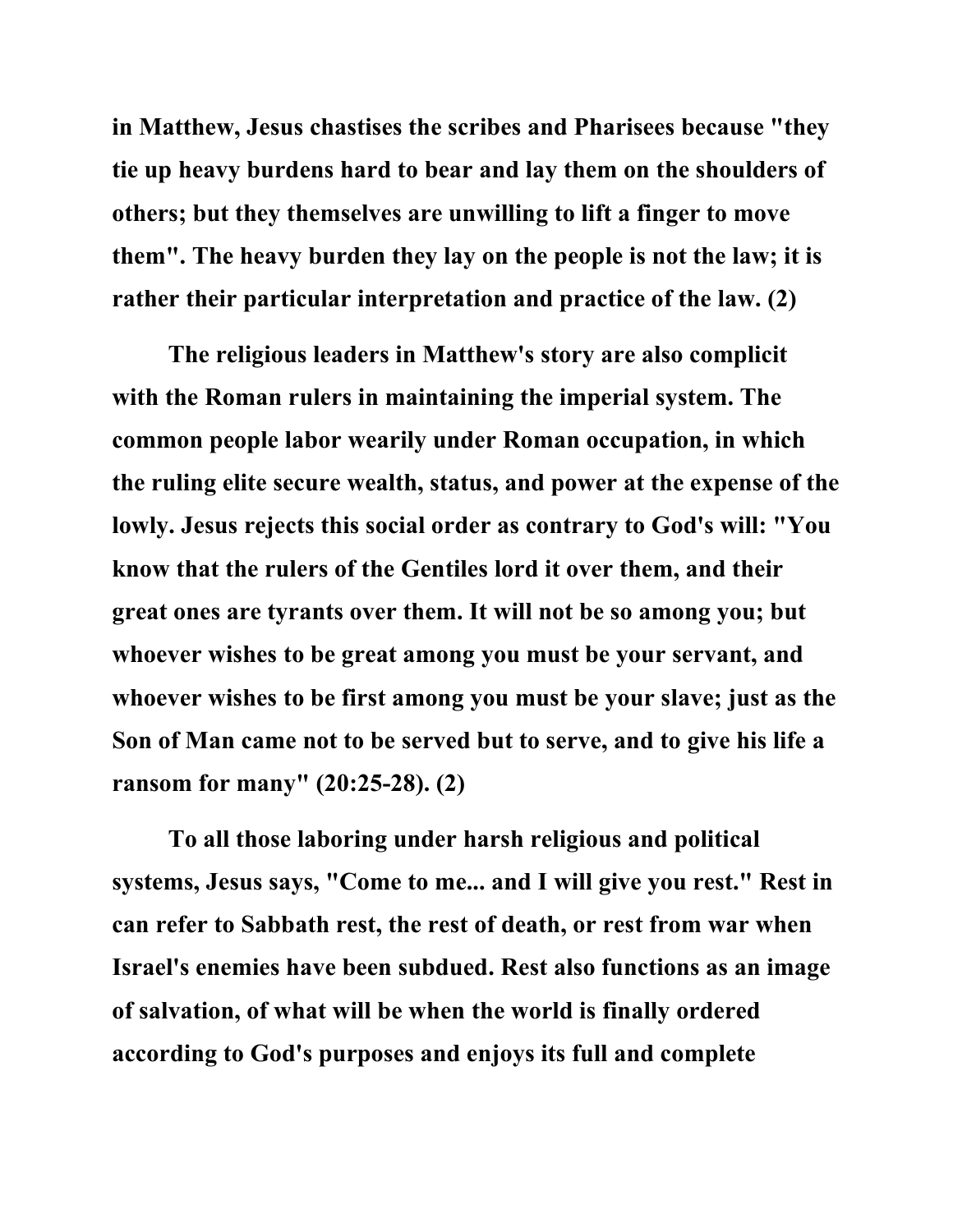**Sabbath. In promising "rest," Jesus promises life under God's reign in the new world that he is bringing into being.**

**Jesus further invites the weary: "Take my yoke upon you and learn from me; for I am gentle and humble in heart, and you will find rest for your souls. For my yoke is easy and my burden is light" (11:29-30). The yoke was a familiar symbol of burden bearing, oppression, and subjugation. Yokes were laid on the necks and shoulders of oxen and also on prisoners of war and slaves. But "yoke" was also used metaphorically with positive connotations, as in the invitation to wisdom in Sirach 51:26, "Put your neck under her yoke, and let your souls receive instruction," and as a rabbinic metaphor for the difficult but joyous task of obedience to Torah. (2)**

**What is the yoke Jesus offers? We might infer that it is his teaching, his way of discipleship, which is not burdensome but lifegiving. He invites the weary to learn from him, for he is not a tyrant who lords it over his disciples but is "gentle and humble in heart." His yoke is easy ("good" or "kind") and his burden is light. To take his yoke upon oneself is to be yoked to the one in whom God's kingdom of justice, mercy, and compassion is breaking into this world, and to find the rest for which the soul longs. (1)**

**To all who are weary to the bone and weighed down, Jesus says, "Come to me... and I will give you rest."**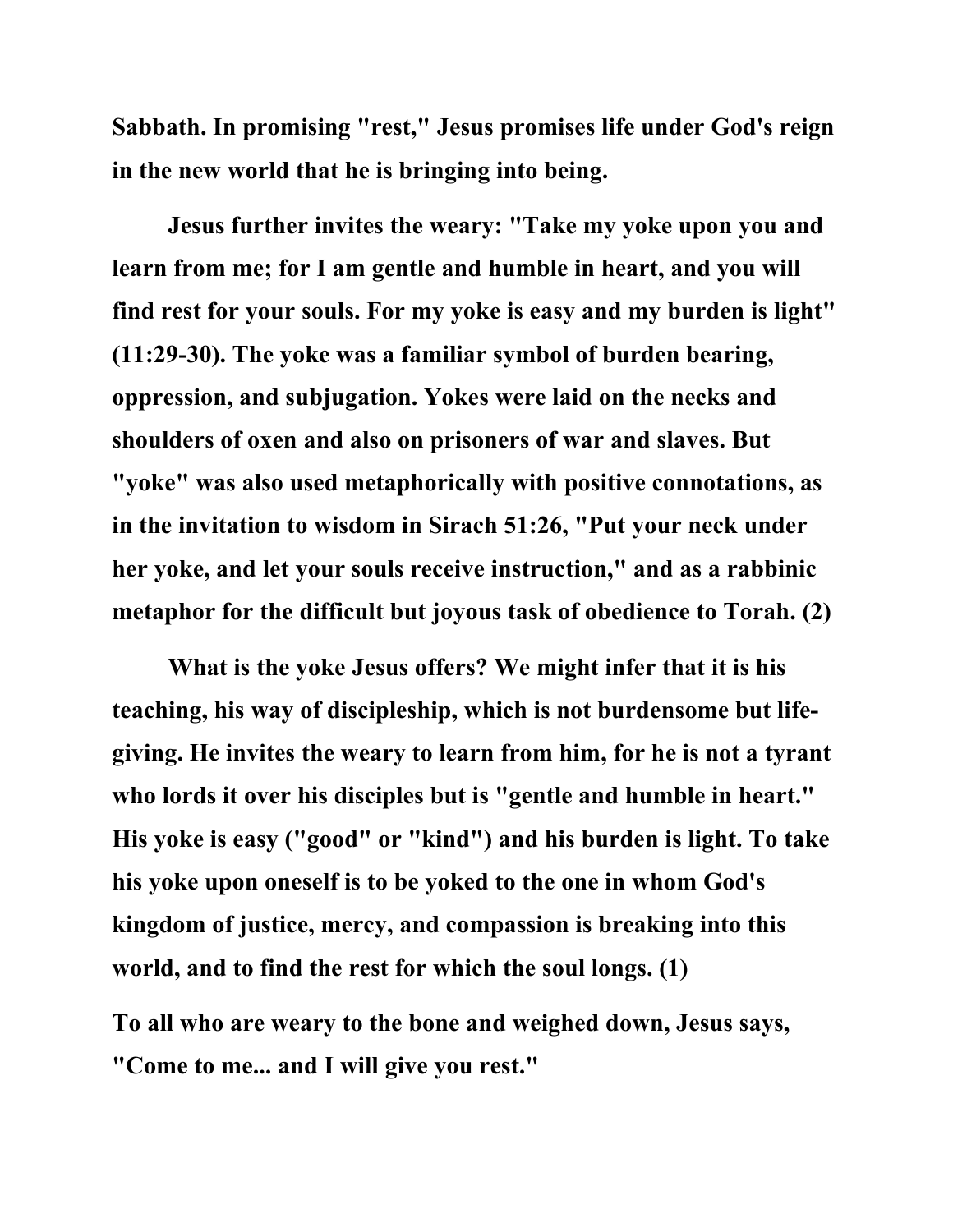**It is not that Jesus invites us to a life of ease. Following him will be full of risks and challenges, as he has made abundantly clear. He calls us to a life of humble service, but it is a life of freedom and joy instead of slavery. It is life yoked to Jesus under God's gracious and merciful reign, free from the burden of sin and the need to prove oneself, free to rest deeply and securely in God's grace.**

**This passage closes with the greatest claim that Jesus ever made, the claim which is the center of the Christian faith, that he alone can reveal God to men and women. Other men may be sons of God; he is the Son. John put this in a different way, when he tells us that Jesus said: 'Whoever has seen me has seen the Father' (John 14:9). What Jesus says is this: 'If you want to see what God is like, if you want to see the mind of God, the heart of God, the nature of God, if you want to see God's whole attitude to men and womenlook at me! In Jesus Christ alone we see what God is like; and Jesus can give the knowledge to anyone who is humble enough and trustful enough to receive it. (2)**

**It is just that simple, it is just that hard.**

**Thanks be to God.**

**1. Lectionary notes – The Gospel of Matthew; Professor William Barclay**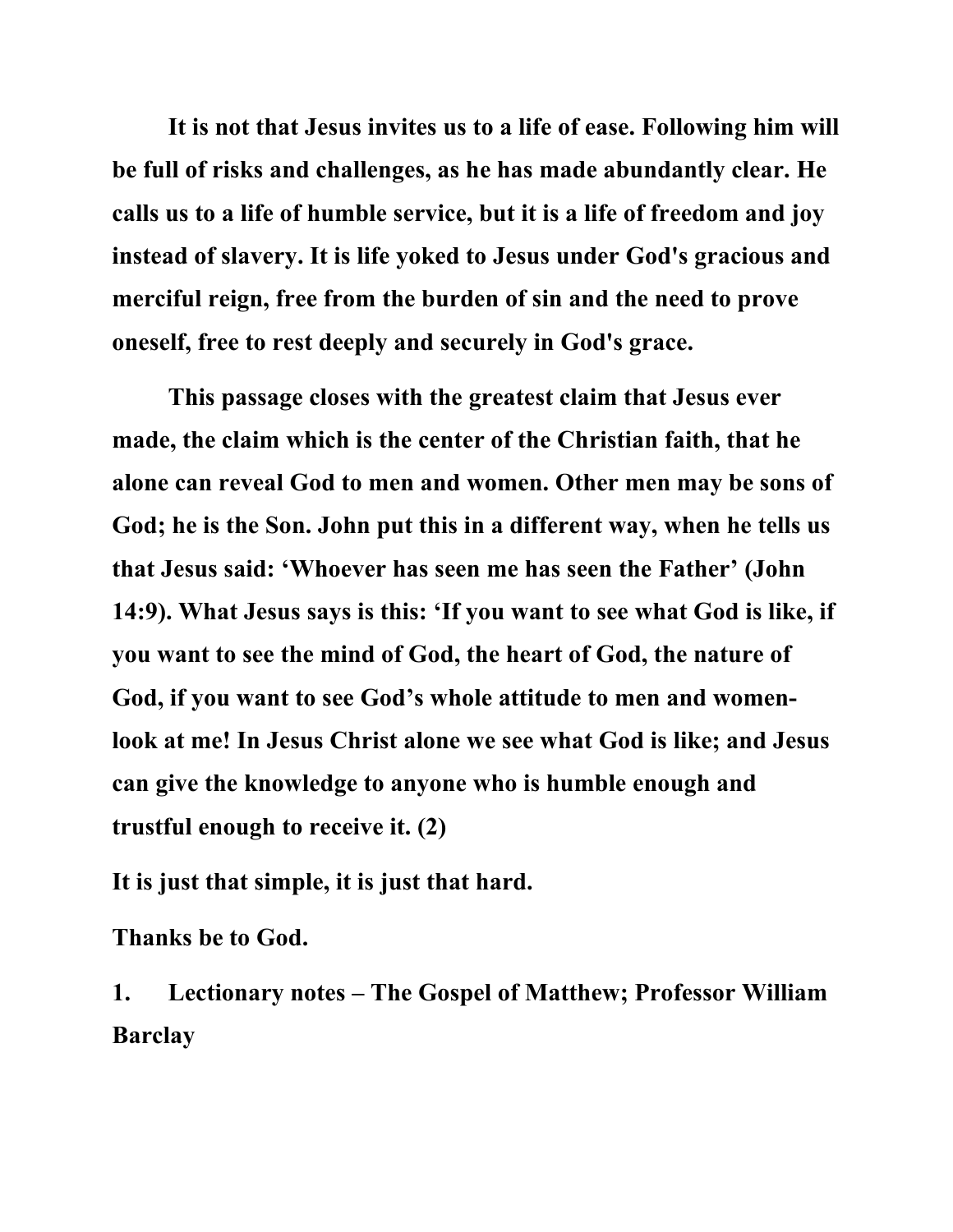**2. Lectionary notes – The Working Preaching; from my Pastors' Bible Study Group.**

### **PRAYER OF THE PEOPLE**

**God of life, we come to you from many places: some hearts overflow with joy and gratitude, others are barely hanging on to hope and faith. For some this is an ordinary morning; for others, every step feels fragile. Holy One, meet us where we are and bind us to each other, that in the community of your love we might discover our wholeness. We name before you now the concerns of our hearts.** 

**God of every beginning, we pray for your children: for infants harbored in their mothers' wombs, for children exploring the world and testing their imaginations, for youth discovering their own integrity. We pray for children who cannot take safety and comfort for granted. We pray for the children whose innocent lives are taken by gun violence. God of life, we pray for your children all over the world.** 

**Author of time, we ask your blessing on our work and our rest: in jobs that feed our souls and in jobs that do not satisfy, in volunteer service and routine daily tasks, in long hours of caregiving and in hours we do not know how to fill— come to us and show us how we might serve you. We pray for all essential workers, they risk**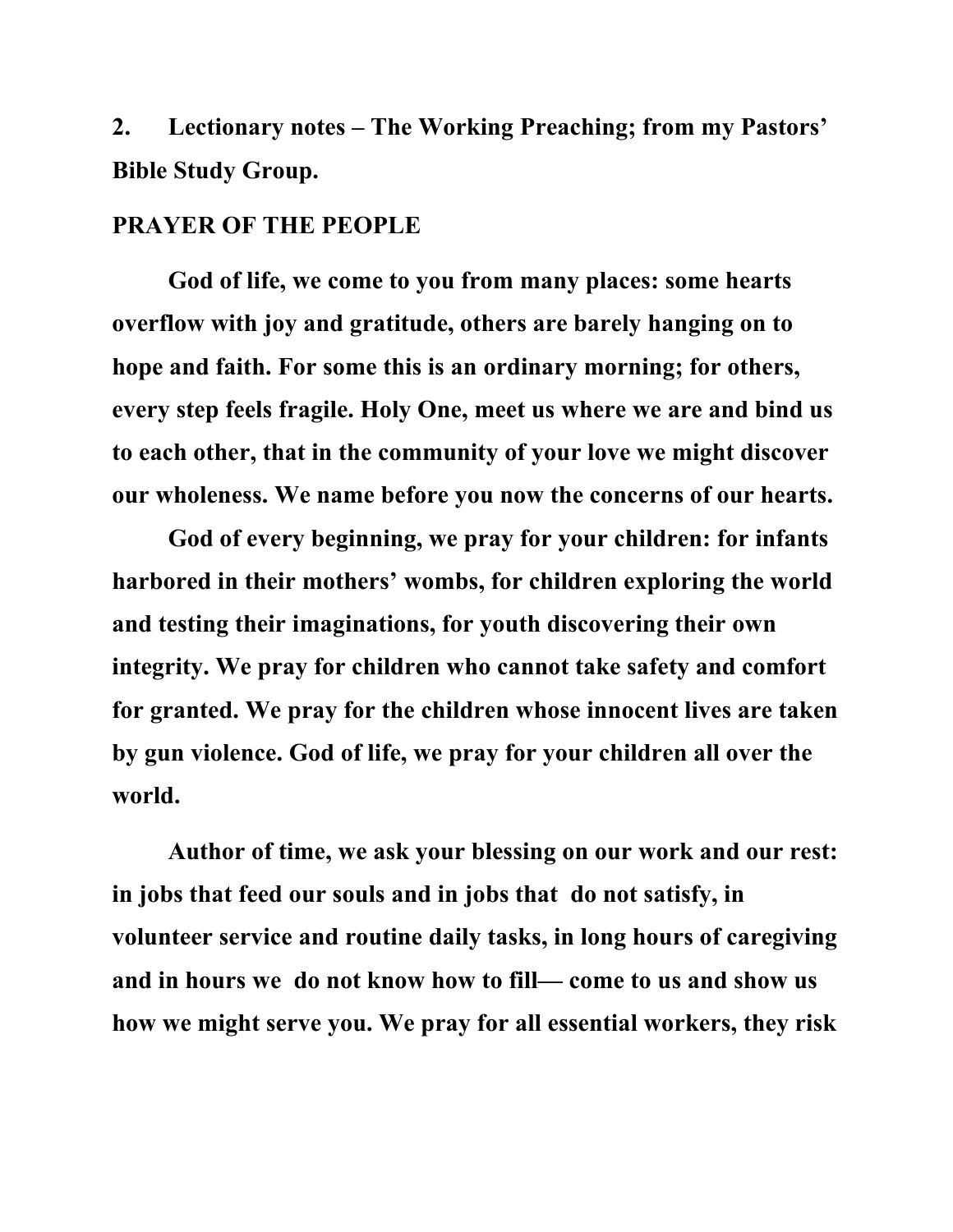**their health, their lives so we can remain home and safe. We pray for those whose needs we know.** 

**God of all creation enlarge the circles of our concern. Teach us to care for brothers and sisters whose names we cannot say:**

**We pray for African American brothers and sisters that have lost their lives by police violence, for the protestors that peacefully protested this violence for all races to be treated equally, teach us to love all our brothers and sisters no matter what race, color or religion, for those that have rioted and destroyed property, we ask that they are shown the wrong they have done, for those whose challenges are daunting, though their needs are like our own. We pray for those who are suffering from the Covid 19 virus, for all that suffer any illness or physical ailment. We pray for the families that they lost loved ones. Teach us to care for one another, teach us to care for the earth on whose gifts we all depend. Holy God, we pray for your world as we call on the name of your Son.** 

### **LORD'S PRAYER**

#### **CHARGE Rom. 7:15–25a**

**Sisters and brothers, sin distorts even the good gifts of God: the law, the church, our own desires— but this need not lead us to despair, for God's love has overcome, is overcoming, will overcome sin's power at work in the world.**